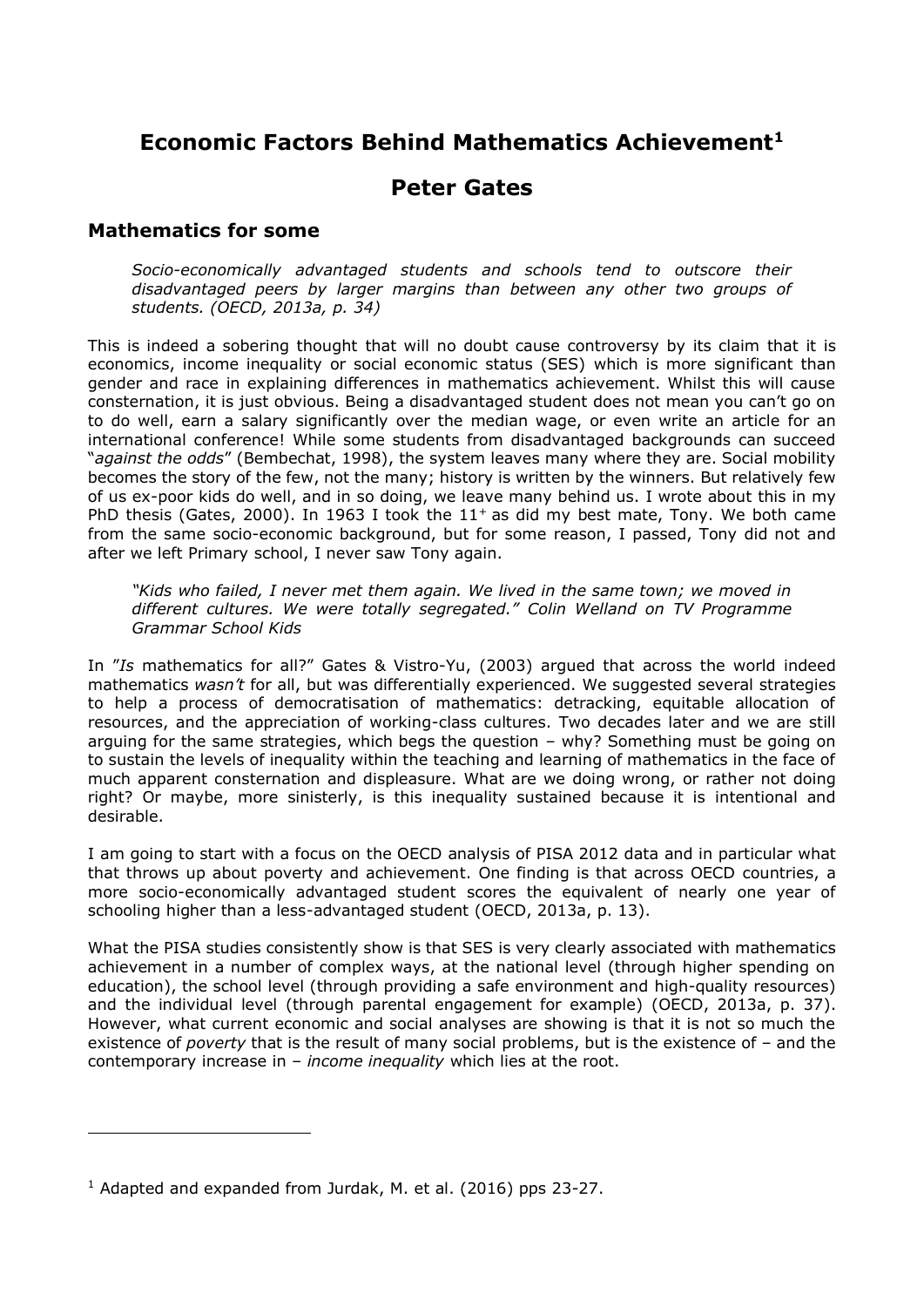*The highest-performing school systems are those that allocate educational resources more equitably among advantaged and disadvantaged schools and that grant more autonomy over curricula and assessments to individual schools. (OECD, 2014, p. 4)*

So, whilst the mathematics education research community might want to frame the debate on mathematics achievement around cognitive development, identity, curriculum, teaching style, cognitive loads, Direct Instruction or inquiry etc. we are up against a much bigger problem – the growing income inequality (Dorling, 2014).

*A growing body of evidence points to high and rising inequality as one of our current decade's most important global issues in light of the far-reaching implications increasingly associated with it. (Stotesbury and Dorling, 2015, p. 1)*

This extent of the malignant effect of inequality has been well illustrated (Wilkinson, 2005; Wilkinson & Pickett, 2010) such that greater equality increased everyone's quality of life. But if we want social class to have less influence on educational (and therefore mathematics) outcomes, "*it will be necessary to reduce the material differences which are so often constitutive of the cultural markers of social differentiation*" (Pickett & Wilkinson, 2015, pp. 323-324). As mathematics educators therefore, we need to work to reduce the wealth of the affluent (particularly the new 1%) and distribute it to the poor. This will be a difficult process for many in the mathematics education community, yet is exactly what has been proposed by Ole Skovsmose, Rico Gutstein and Ubiratan D'Ambrosio – amongst many others – including Wilkinson and Pickett (2010, p. 108) for some time.

Drawing together data from a range of international sources, Stotesbury and Dorling (2015) have looked at the PISA data on mathematics achievement. Their analysis is suggesting two things. First that mathematical achievement is negatively correlated with income inequality (as measured by the ratio between the percentage of wealth owned by the top 10% and the bottom 10%), but second that this correlation is significantly stronger when we measure the maths ability of older (16-24) students. *"This is interesting because it hints at the possibility that more unequal countries' education systems fail to foster long-term understanding to the same extent that education in more equal countries appears to have a longer lasting effect on young peoples' ability*" (Stotesbury and Dorling, 2015). In other words, in countries with low levels of income inequality, what is taught in school mathematics seems to be retained longer once the student leaves the education system than where income inequality is higher.

That is a quite a surprising claim. How might a macroeconomic statistic on measures of relative wealth influence how students learn mathematics even after they leave school? Well, the PISA data would need to be mined in a lot more detail to uncover the causal mechanisms at work. Dorling's work, and that of Wilkinson and Pickett, points to a number of social characteristics of unequal societies – increased social conflict, anxiety and insecurity, levels of homicide, etc. and it is in there where we may find some of the root *causes* (but not the *manifestations*) of underachievement in mathematics.

In a study of mathematics education in "high performing" countries, Askew et al. (2010) argue that attainment in mathematics might be "*much more closely linked to cultural values*" (p. 12). This they admit "*may be a bitter pill for those of us in mathematics education who like to think that how the subject is taught is the key to high attainment*" (p. 12). Yet the way we respond to that may also be both cultural, and, importantly, political. Askew et al. argue that no system has the definitive answer; that choices need to be made between some very central social characteristics. So "*you can have an egalitarian education and high standards (Finland), or you can have a selective one and still have high standards (Singapore)*" (Askew et al., 2010, p. 14). The question is though, whose choice is it and how is that choice made? The economic and political system itself facilitates some choices over others. Yet as researchers we too have choices. The word "politics" does not appear in Askew et al. who prefer a focus on "*socio-culturalhistorical backgrounds*". What Dorling, and Wilkinson and Pickett's work offers us, is a *different* choice of emphasis, that complements the focus on characteristics more visible in mathematics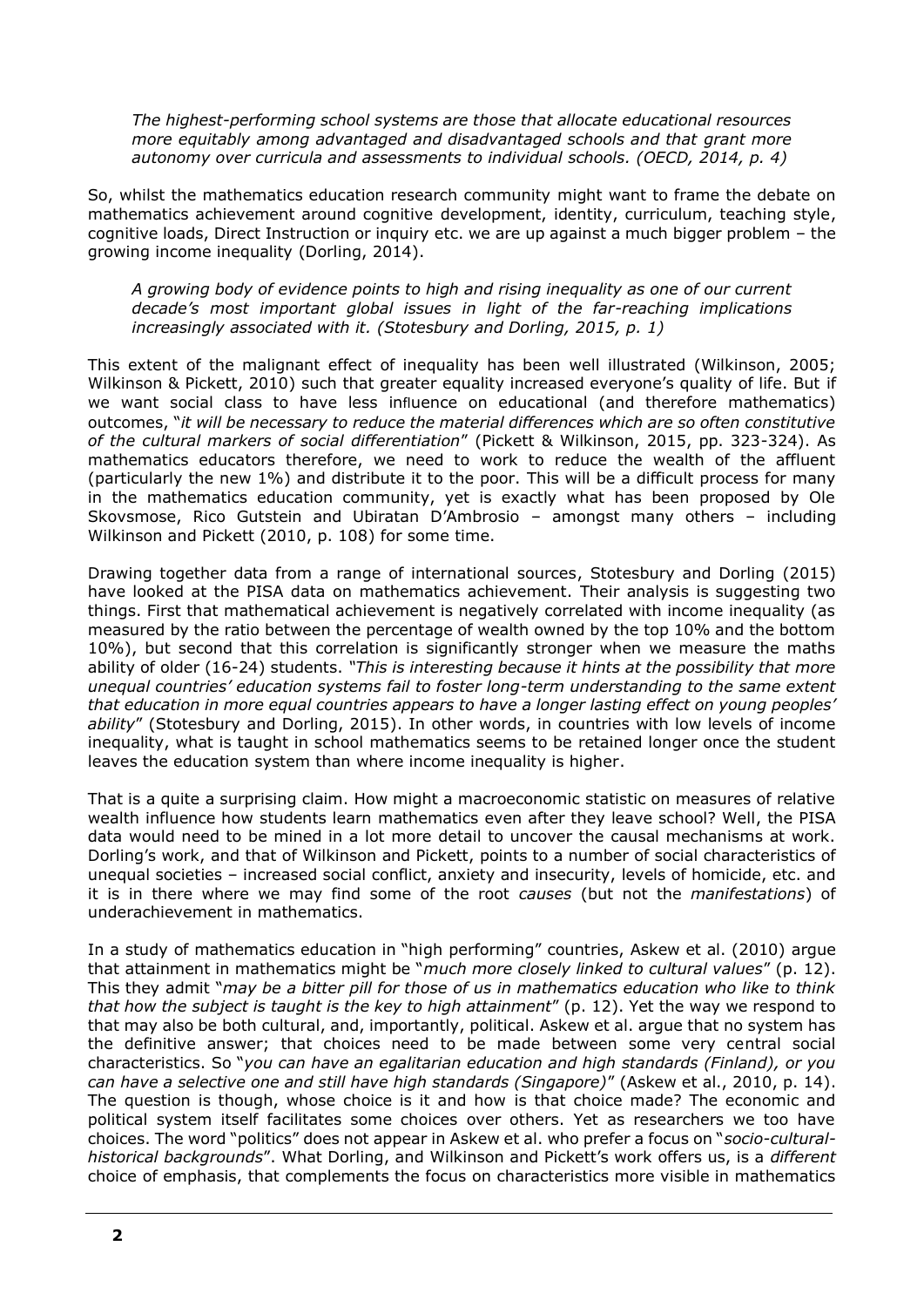education. The single reference in Askew et al (2010) to "(social) class" (remember THE most significant characteristic according to the OECD) is restricted to a discussion of how parental social class in China is not a significant discriminator when looking at parental expectations. (See Gates and Guo, 2013 for a discussion of the influence of social class in British-Chinese student achievement).



But it does not have to be like this, "*countries do not have to sacrifice high performance to achieve equity in education opportunities*" (OECD, 2013a, p. 3), "*Mexico, Turkey and Germany improved both their mathematics performance and their levels of equity*" (OECD, 2013a, p. 26). The OECD analysis also illustrates that merely increasing expenditure on education will not bring about improvement in achievement if it is not accompanied by greater equity. It is not a matter of how much is spent, but on how it is spent

*In particular, greater equity in the distribution of educational resources is associated with higher mathematics performance. 30% of the variation in mathematics performance across OECD countries can be explained by differences in how educational resources are allocated between advantaged and disadvantaged schools. (OECD, 2013a, p. 29).*

In highly differentiated educational systems, the impact of a students' socio-economic status on his or her educational goals is stronger than in less differentiated systems (Buchmann & Dalton, 2002; Buchmann & Park, 2009; Monseur & Lafontaine, 2012)

*In highly differentiated systems, socio-economically disadvantaged students tend to be grouped into less academically orientated tracks or schools, and this has an impact on their educational aspirations, possibly because of the stigma associated with expectations of lower performance among students enrolled in these tracks and schools, or because less – and often poorer quality – resources are allocated to these schools.* (OECD, 2013b, p. 86)

Given the widespread use of social class segregation through "tracking" and "setting" in the organisation of mathematics classes, this effect is likely to be enhanced.

## **Mathematics isn't for all**

We have experienced in mathematics education "*the social turn*" (Lerman, 2000) and the "*sociopolitical turn*" (Gutiérrez, 2010) yet both of these have tended to encompass largely a view of inequity as "*a problem affecting particular groups of people [rather than] a problem of the school system*" (Pais, 2014, p. 1086). As a result of an individualisation of failure, attention has been directed away from the economic system which by design creates inequality. It might also explain why the systematic failure of children from working class communities gets so easily overlooked, despite all the research that has explored this area for decades (Pais & Valero,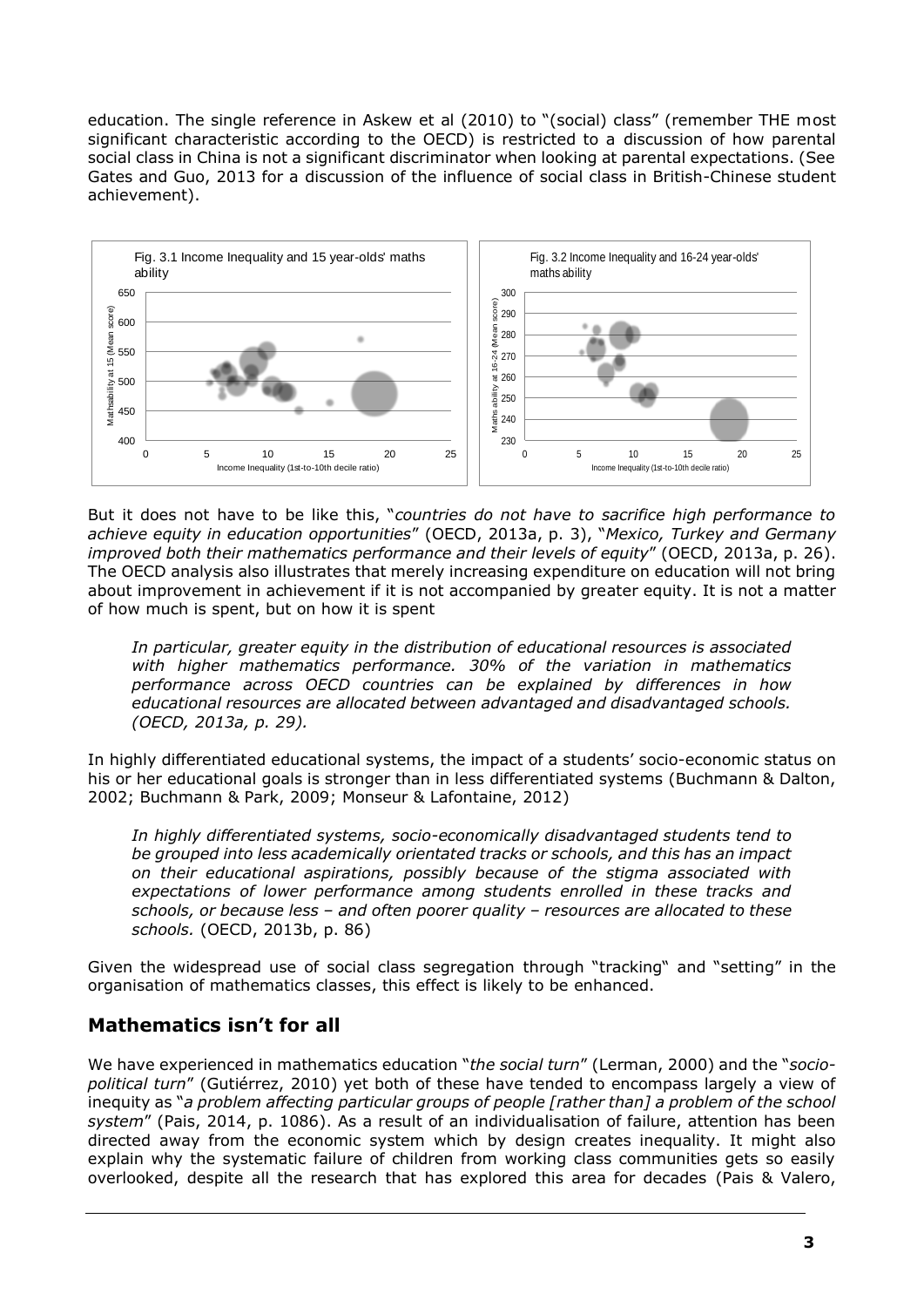2012). I might go further – it is because of the "*depoliticisation* of research" (Pais, 2014, p. 1090) that allows much of mathematics education research to cast a blind eye to the most significant source of underachievement. One source of this depoliticisation is a tendency to assume, erroneously, that postmodern approaches offer insights because they "*move beyond Marxist views of power*" (Gutiérrez, 2010, p. 12). Given the immense power of Marxist analyses of the economy, such individuating constructs as discourse, identify and a focus on localised struggles, whilst locally useful, can only fail to grapple with the structural inequalities which are an inherent component of international capitalism.

As illustrated in OECD publications, internationally there is a long history of under achievement in mathematics illustrated by many young people not enjoying the subject and not taking up further study after compulsory schooling and the problem remains entrenched. One thing is clear - success at mathematics is not evenly distributed across sections of society. So to understand the differential performance of pupils from low SES backgrounds, we need to look into classroom practices to ask difficult questions about the experiences of learners from certain social-economic groups. Of course much literature in mathematics education talks not of social class, but of levels of attainment. Much literature in the field of mathematics education focuses on teaching and learning and on levels of pupils' attainment through a focus on the pupil, the classroom, the teacher, the curriculum, and the school – in other words on the localised manifestation of cultural practices. Fewer studies drill down into the very structure of the economic and political system exploring how it solidifies into the interactions and artefacts of mathematics education. This is an example of what Bourdieu calls *misrecognition* (Bourdieu, 1989, p. 377) where social power is exercised by making itself unrecognisable (Bourdieu, 1990) - and thus representing a denial of the economic and political interests at work.

There are though some robust examples of inquiries into social class. One such is Sarah Lubienski who studied mathematical experiences of pupils with an eye to looking at pupils' backgrounds (Lubienski, 2000a, 2000b, 2002, 2007). Whilst she naturally expected to find SES differences what she actual found were very *specific* differences in two main areas – *whole class discussion* and *open-ended problem solving*. These are two well-researched pedagogical strategies and classroom practices which at least in professional discourse are held in some esteem. Discussion based activities were perceived differently by pupils from different social backgrounds. High SES pupils thought discussion activities were for them to analyze different ideas whilst low SES pupils thought it was about getting right answers. The two groups had different levels of confidence in their own type of contributions with the low SES pupils wanting more teacher direction. Higher SES pupils felt they could sort things out for themselves – as their parents do in life presumably. I suspect this is not an uncommon feature of many schools but where does it emanate? Here then social class is a key determining characteristic largely absent from much literature on discussion based mathematics.

A second area where Lubienski noted differences was that of open-ended problem solving. The high level of ambiguity in such problems caused frustration in low SES pupils which in turn caused them to give up. High SES pupils just thought harder and engaged more deeply. It is well known that middle class pupils come to school armed with a set of dispositions and forms of language which gives them an advantage because these dispositions and language use are exactly the behaviours that schools and teachers are expecting and prioritise (Zevenbergen, 2000). High SES pupils have a level of self-confidence very common in middle class discourses whilst working class discourses tend to be located in more subservient dependency modes, accepting conformity and obedience (Jorgensen et al., 2014).

Middle class pupils after all tend to live in families where there is more independence, more autonomy and creativity (Kohn, 1983). Studies of parenting suggest different strategies are used in different class backgrounds. Low SES, working class parents are more directive, requiring more acquiescence. Middle class parents tend to be more suggestive and accommodating reason and discussion (Lareau, 2003). The middle classes grow up to expect to be and to feel superior with more control over their lives. Class is never far away from the mathematics classroom, but it is often far away from mathematics education research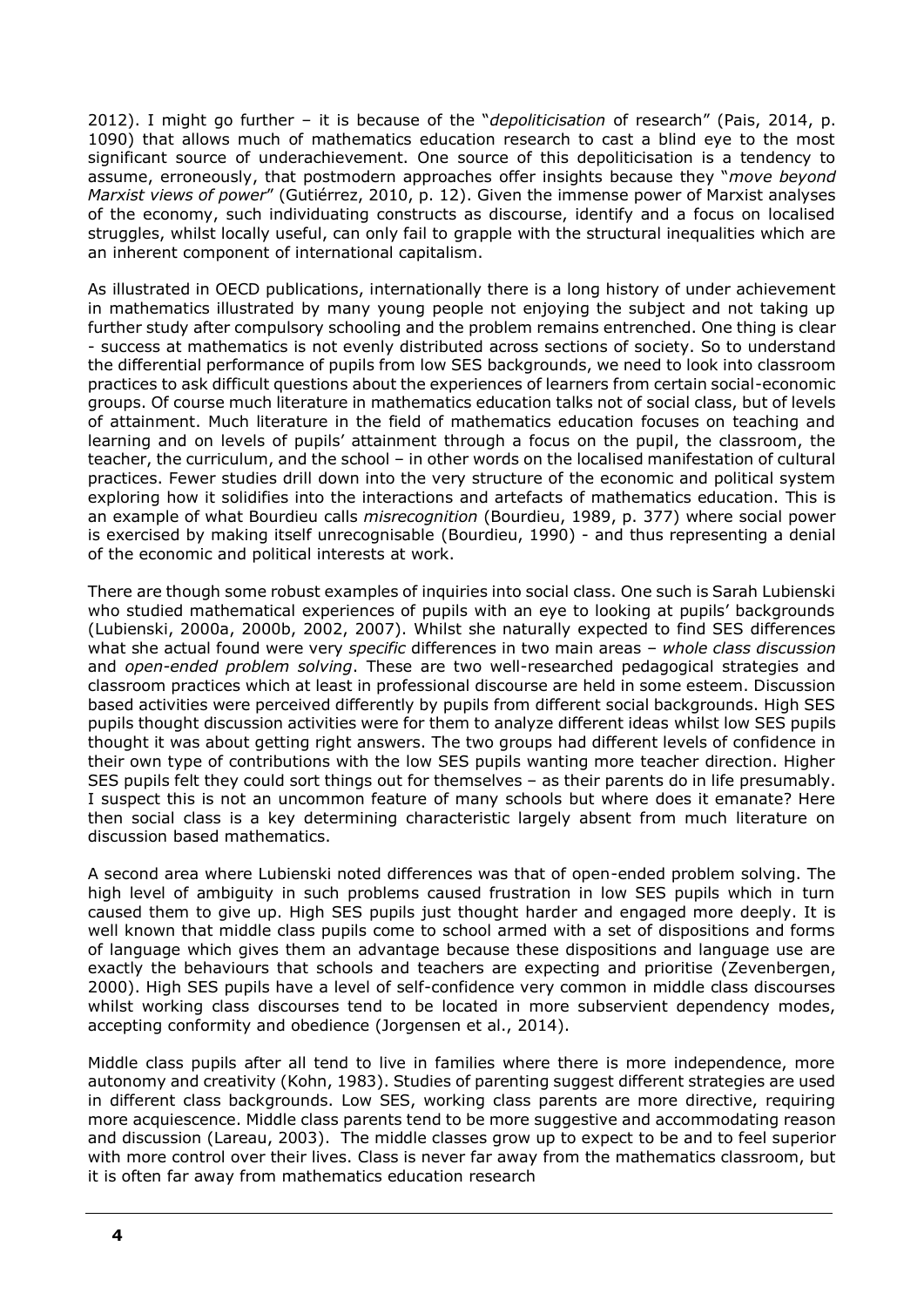### **The poverty of experience**

One popular justification for learning mathematics is its usefulness and applicability to "*the real world".* Yet many young people experience mathematics from a very unreal world – the world of the school classroom. This world has specific rules, practices and objects all of which work insofar as they make school mathematics work as a system in and of itself. Pupils solve equations without ever having a purpose, other than to get a solution through applying a set of procedures in the correct order. The solution is not a solution to any real problem and it is questionable whether any of the procedures learned in school mathematics would solve any problem that young people encounter either as adolescent pupils or as young workers. In this way learners are *alienated* (to use a Marxist concept) from their learning. This was expressed very starkly in the Cockcroft Report 462 way back in 1982

*Mathematics lessons in secondary schools are very often not about anything. You collect like terms, or learn the laws of indices, with no perception of why anyone needs to do such things. There is excessive preoccupation with a sequence of skills and quite inadequate opportunity to see the skills emerging from the solution of problems. As a consequence of this approach, school mathematics contains very little incidental information. A French lesson might well contain incidental information about France - so on across the curriculum; but in mathematics the incidental*  information which one might expect (current exchange and interest rates; general *knowledge on climate, communications and geography; the rules and scoring systems of games; social statistics) is rarely there, because most teachers in no way see this as part of their responsibility when teaching mathematics. (Cockcroft Report, 1982, Para 462)*

Now of course school mathematics is school mathematics – and is experienced in a somewhat similar context by almost all pupils whatever their social background. However, what is different for different pupils is the form that school mathematics takes. Some pupils will remain within a somewhat abstract world where the systems of thought of the school will be exactly what they need to move onto a next stage – be it further study of mathematics or higher education. For others however, those whose trajectory will be moving more directly toward employment in some form, their school mathematics will be at odds with what everyone knows is needed to practice. Young people who move into employment move from one set of practices to another quite different set.

In a structural way this is no different from the workplace; there you find jobs to be done, manuals to help, tools to use, timescales to keep to, and a team of people to work with. Here however, they are often referred to as systems, tools, artefacts and protocols (Gagliardi, 1990). These became "*crystallised operations*" (Leont'ev, 1978) and the work activity not only structures the tools and artefacts, but becomes also structured by it (Pozzi et al., 1998). Recent work on workplace mathematics has shifted a focus away from a more conceptual, cognitive approach where we look to how school mathematics can be used in other settings, to a more situated and cultural approach (Hoyles et al., 2010; Roth, 2014; Williams & Wake, 2007a, b). Not only has this changed the way we see mathematics in use, but it has also contributed to a change in how we see mathematics itself. What we do now know is that school mathematics is quite different from workplace mathematics. Many young people coming from school fail to see the nature of mathematics as conventional and idiosyncratic when used to undertake practical tasks. Because mathematics is "shaped" by the workplace context, rather than procedural, this leaves them unprepared for tasks in which mathematics is embedded and functional.

Class, in some guise or another, is always a latent variable whose invisibility obscures possibilities for action. However this remains not merely an epistemic or empirical question, but a political and an ideological one. Engaging explicitly with class and social differences in learning has been shown to have the potential to open up greater opportunities for higher order thinking (Jorgensen et al., 2011), and for raising the intellectual quality of pupil cognition (Kitchen et al., 2007). However, if failure in mathematics is structured and systematic as the OECD seems to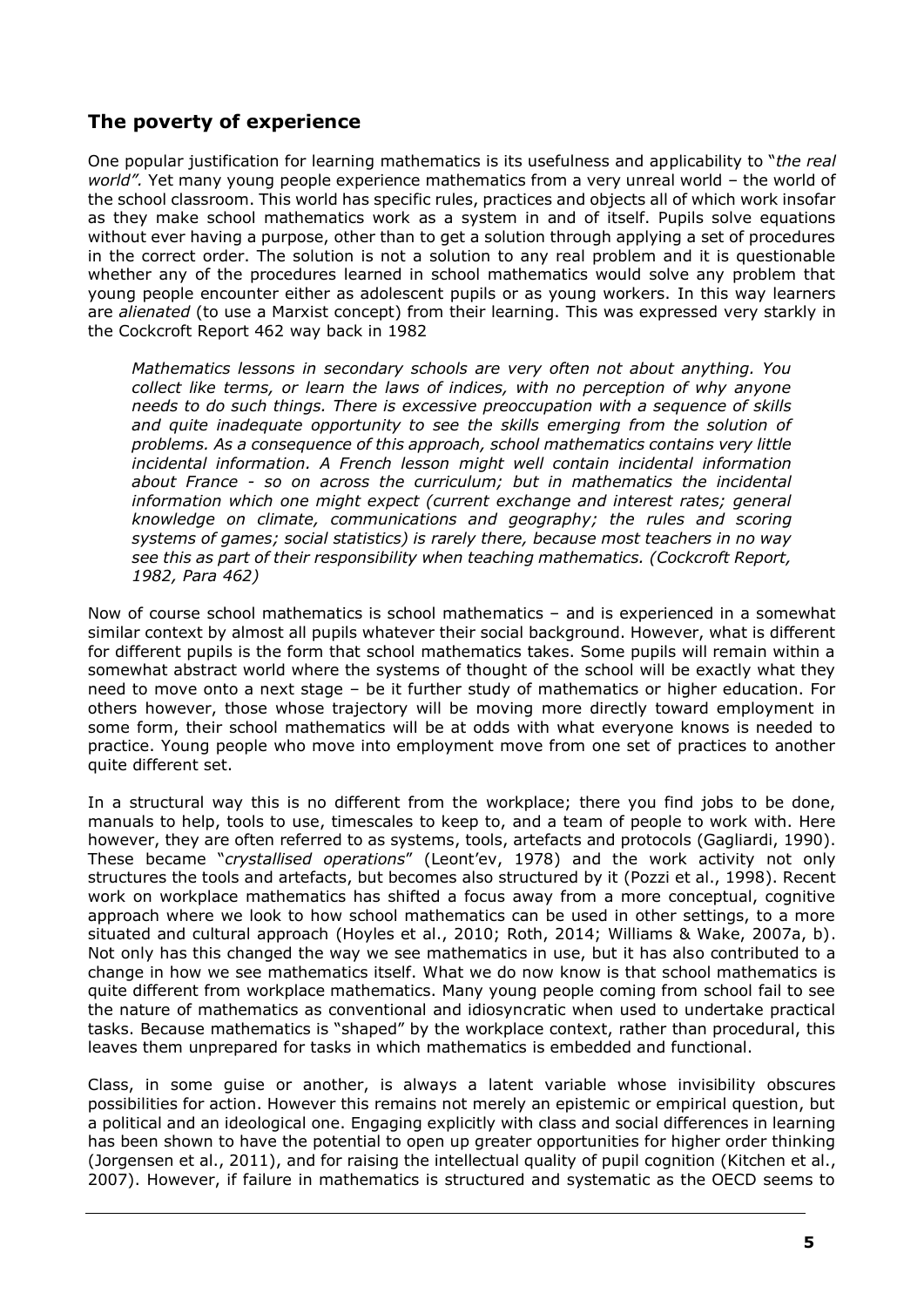suggest, why is this not clearer in mathematics education research? That is indeed an ideological question. Pais and Valero (2012, p. 18) argue *"although many researchers acknowledge the social and political aspects involved in reforming mathematics education, they end up investigating problems as if they could be solved through better classroom practices*", but changing school mathematics practices "*depends of course on changing the formal educational structures that determine and shape the particular mathematics education practice experienced by the students in their schools*" (Abreu et al., 2002, p. 4). If we are to change things, we have to more away from claiming as they do that such considerations are *"beyond the scope of this book*".

We need to engage more with the consequences of the economy which structures our existence, our exchanges and our relationships. This might mean shifting away from a denial of grand narratives, and looking instead toward those structural explanations of the social world which have proved successful.

### **References**

- Abreu, G. d., Bishop, A., & Presmeg, N. (2002). *Transitions between contexts of mathematical practices*. The Netherlands: Kluwer Academic Publishers.
- Askew, M., Hodgen, J., Hossain, S., & Bretcher, N. (2010). *Values and Variables. Mathematics Education in High-Performing Countries*. London: Nuffield Foundation
- Bembechat, J. (1998). *Against the Odds. How "at Risk" Students Exceed Expectations*. San Francisco: Jossey Bass.
- Bourdieu, P. (1989). *La noblesse d'Etat. Grands corps et Grandes écoles. (translated as The State Nobility: Elite Schools in the Field of Power, Cambridge, Polity Press, published 1996)*. Paris: Editions de Minuit.
- Bourdieu, P. (1990). *The Logic of Practice, (Translation of Le sens pratique, by Richard Nice 1980)*. Cambridge: Polity Press.
- Buchmann, C., & Dalton, B. (2002). Interpersonal Influences and Educational Aspirations in 12 Countries: The Importance of Institutional Context. *Sociology of Education, 75*(2), 99- 122.
- Buchmann, C., & Park, H. (2009). Stratification and the Formation of Expectations in Highly Differentiated Educational Systems. *Research in Social Stratification and Mobility, 27*(4), 245-267.
- Cockcroft Report (1982) *Mathematics Counts*, London: HMSO. http://www.educationengland.org.uk/documents/cockcroft/cockcroft1982.html
- Dorling, D. (2014). *Inequality and the 1%*. London: Verso.
- Gagliardi, P. (1990). *Symbols and Artifacts. Views of the Corporate Landscape*. New York: Aldine de Gruyer.
- Gates, P. (2000) *A Study of the Structure of the Professional Orientation of Two Teachers of Mathematics: A Sociological Approach*, Unpublished PhD Thesis, University of Nottingham.
- Gates, P., & Guo, X. (2013). How British-Chinese parents support their children: a view from the regions. *Educational Review, 66*(2), 168-191.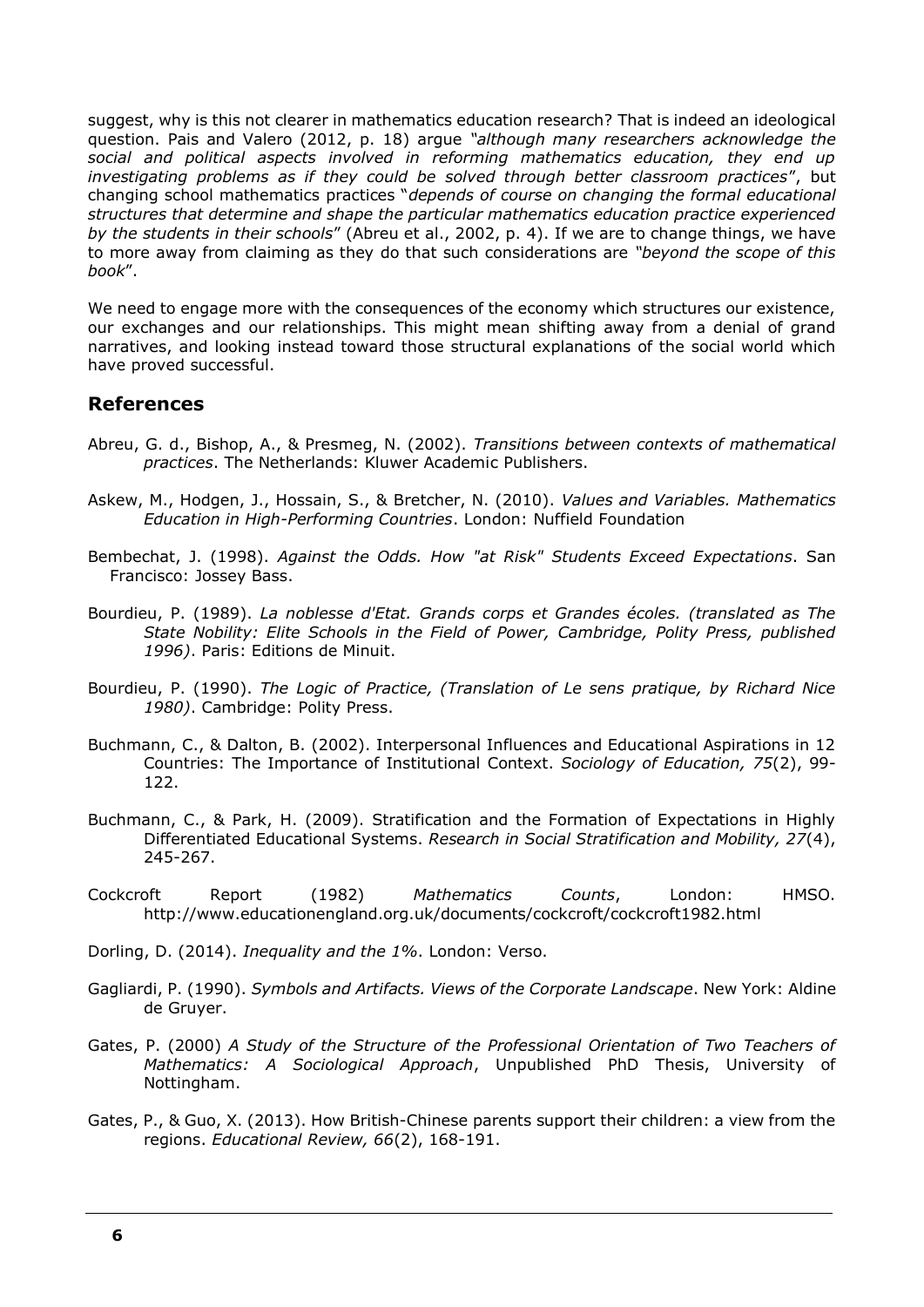- Gates, P., & Vistro-Yu, C. (2003). *Is* Mathematics for all? In A. Bishop, M. Clements, C. Keitel, J. Kilpatrick & F. Leung (Eds.), *Second International Handbook of Mathematics Education* (pp. 31-73). Dordrecht: Kluwer Academic Publishers.
- Gutiérrez, R. (2010). The Sociopolitical Turn in Mathematics Education. *Journal for Research in Mathematics Education, 41*, 1-32.
- Hoyles, C., Noss, R., Kent, P., & Bakker, A. (2010). *Improving Mathematics at Work: the need for techo-mathematical literacies*. London: Routledge.
- Jorgensen, R., Gates, P., & Roper, V. (2014). Structural Exclusion through School Mathematics: Using Bourdieu to Understand Mathematics a Social Practice. *Educational Studies in Mathematics, 87*, 221–239. doi: 10.1007/s10649-013-9468-4
- Jorgensen, R., Sullivan, P., Grootenboer, P., Neische, R., Lerman, S., & Boaler, J. (2011). *Maths in the Kimberley. Reforming mathematics education in remote indigenous communities*. Brisbane: Griffith University.
- Jurdak, M., Vithal, R., de Freitas, E., Gates, P. and Kollosche,D. (2016) *Social and Political Dimensions of Mathematics Education. Current Thinking. ICME-13 Topical Surveys*, Dordrecht: Springer.
- Kitchen, R., DePree, J., Celedón-Pattichis, S., & Brinkerhoff, J. (2007). *Mathematics Education at Highly Effective Schools that Serve the Poor: Strategies for Change*. New Jersey: Lawrence Erlbaum.
- Kohn, M. (1983). On the transmission of values in the family: A preliminary foundation. *Research in the Sociology of Education and Socialisation, 4*(1), 1-12.
- Lareau, A. (2003). *Unequal Childhoods. Class Race and Family Life*. California: University of California Press.
- Leont'ev, A. (1978). *Activity,Consciousness and Personality*. New Jersey: Prentice Hall.
- Lerman, S. (2000). The social turn in mathematics education research In J. Boaler (Ed.), *Multiple perspectives on mathematics teaching and learning* (pp. 19- 44). Westport, CT: Ablex Publishing.
- Lubienski, S. (2000a). A clash of cultures? Students' experiences in a discussion-intensive seventh grade mathematics classroom. *Elementary School Journal, 100*, 377-403.
- Lubienski, S. (2000b). Problem solving as a means towards mathematics for all: An exploratory look through a class lens. *Journal for Research in Mathematics Education, 31*(**4**), 454- 482.
- Lubienski, S. (2002). Good Intentions Were Not Enough: Lower SES Students' Struggles to Learn Mathematics Through Problem Solving. In NCTM (Ed.), *Lessons Learned from Research* (pp. 171-178).
- Lubienski, S. (2007). Research, Reform and Equity in US Mathematics Education. In N. Nasir & P. Cobb (Eds.), *Improving Access to Education. Diversity and Equity in the Classroom* (pp. 10-23). New York: Teachers College Press.
- Monseur, C., & Lafontaine, D. (2012). Structure des systèmes éducatifs et équité : un éclairage international. In M. Crahay (Ed.), *Pour une école juste et efficace*. Brussels: De Boeck.